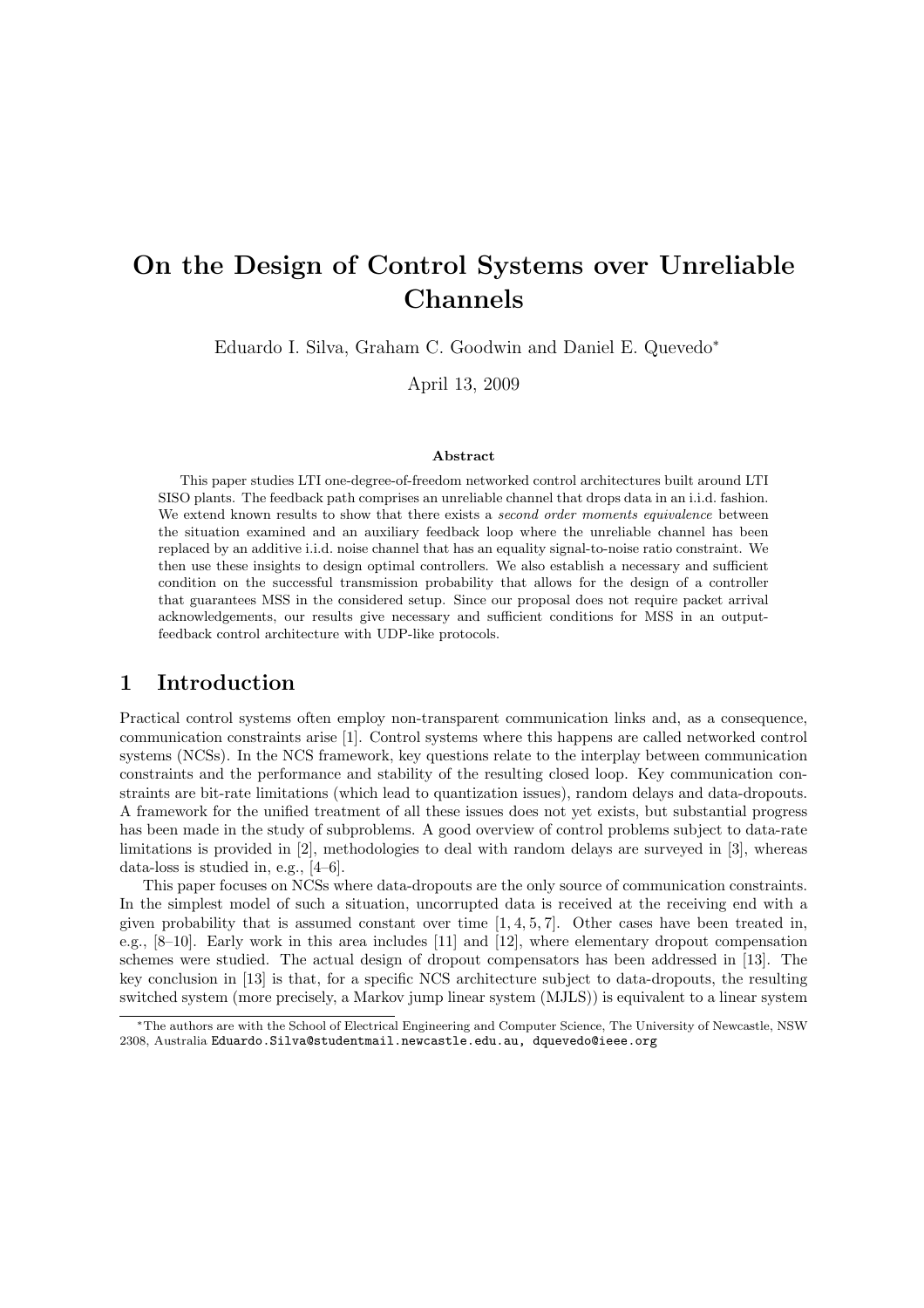with an external noise source having a variance that is proportional to the variance of another signal within the loop. This result is then used to design the dropout compensator so as to minimize the plant output variance.

There exist situations where the performance gains arising from dropout compensation may be not sufficient. In these cases, a complete controller re-design is needed. Such an approach has been followed in, e.g., [5], where MJLS theory has been used to synthesize controllers that minimize an  $\mathcal{H}_{\infty}$ functional in the presence of i.i.d. data-dropouts (see also [14] for some extensions and related results). Another relevant work is [7]. In that work, the author studies a general MIMO control problem where communication takes place over a so-called fading network. Section 8 in [7] particularizes the results to a case that employs a single unreliable channel that drops data in an i.i.d. fashion. In this case, and assuming a single input plant whose state is noiselessly measured, it is shown in [7] that an LTI controller that achieves mean square stability (MSS) can be found, if and only if the probability of successful transmission is greater than a function of the product of the unstable plant poles. However, no performance questions are addressed in [7].

Control over unreliable channels has also been addressed from the perspective of classic LQG theory in, e.g., [15] and [4]. The work [15] was one of the first ones to point out that there exist control problems where fundamental differences arise depending on whether or not there exist acknowledgements that testify successful transmissions. If such acknowledgements are available  $(TCP-like)$  protocols), then the classical separation principle holds, whilst no separation holds when no acknowledgements are available (UDP-like protocols) [4]. It has also been shown in [15] and [4] that, consistent with the results in [7], there exists a region in the plane of successful transmission probabilities within which MSS can be guaranteed. As expected, these regions are protocol dependant. Another conclusion in [4] is that LTI control policies are suboptimal when dealing with data-dropouts. Indeed, in the UDP-like protocol case, optimal control laws are non-linear in general and they do not seem to admit an usable characterization [4]. This motivated the study of optimal LTI controllers pursued in [16]. Related results can be found in [6, 17]. In that work, a specific coding and control architecture is proposed (which is more general than those considered in  $[4, 15, 16]$ ) and it is shown to be optimal *irrespective* of the actual channel dropout profile.

In this paper we consider a standard LTI one-degree-of-freedom (one-dof) architecture built around an LTI SISO plant, where the feedback path comprises an unreliable channel that drops data in an i.i.d. fashion. We adapt and slightly extend the results in [13] to this architecture and show that there exists a *second order moments equivalence* between the considered NCS and an auxiliary control system where the unreliable channel has been replaced by an additive i.i.d. noise channel that has an equality signal-to-noise ratio (SNR) constraint. We then use these insights to obtain optimal controller designs, and also to establish necessary and sufficient conditions on the successful transmission probability that guarantees the existence of a controller that achieves MSS.

The results in this paper go beyond the results in [13], where no detailed study of the interplay between MSS and dropout probability is performed. We also extend the results in [7], where no noise sources or disturbances are considered, and where only MSS is studied. On the other hand, since our proposal does not use packet arrival acknowledgements, our results give necessary and sufficient conditions for the existence of LTI controllers that achieve MSS in an output-feedback UDP-like protocol based networked architecture, whereas the available results (see [4,15]) give only sufficient or necessary conditions depending on the plant structure.<sup>1</sup>

The remainder of this paper is organized as follows: Section 2 presents the notation used throughout

<sup>&</sup>lt;sup>1</sup>These issues are discussed in detail in Section 5.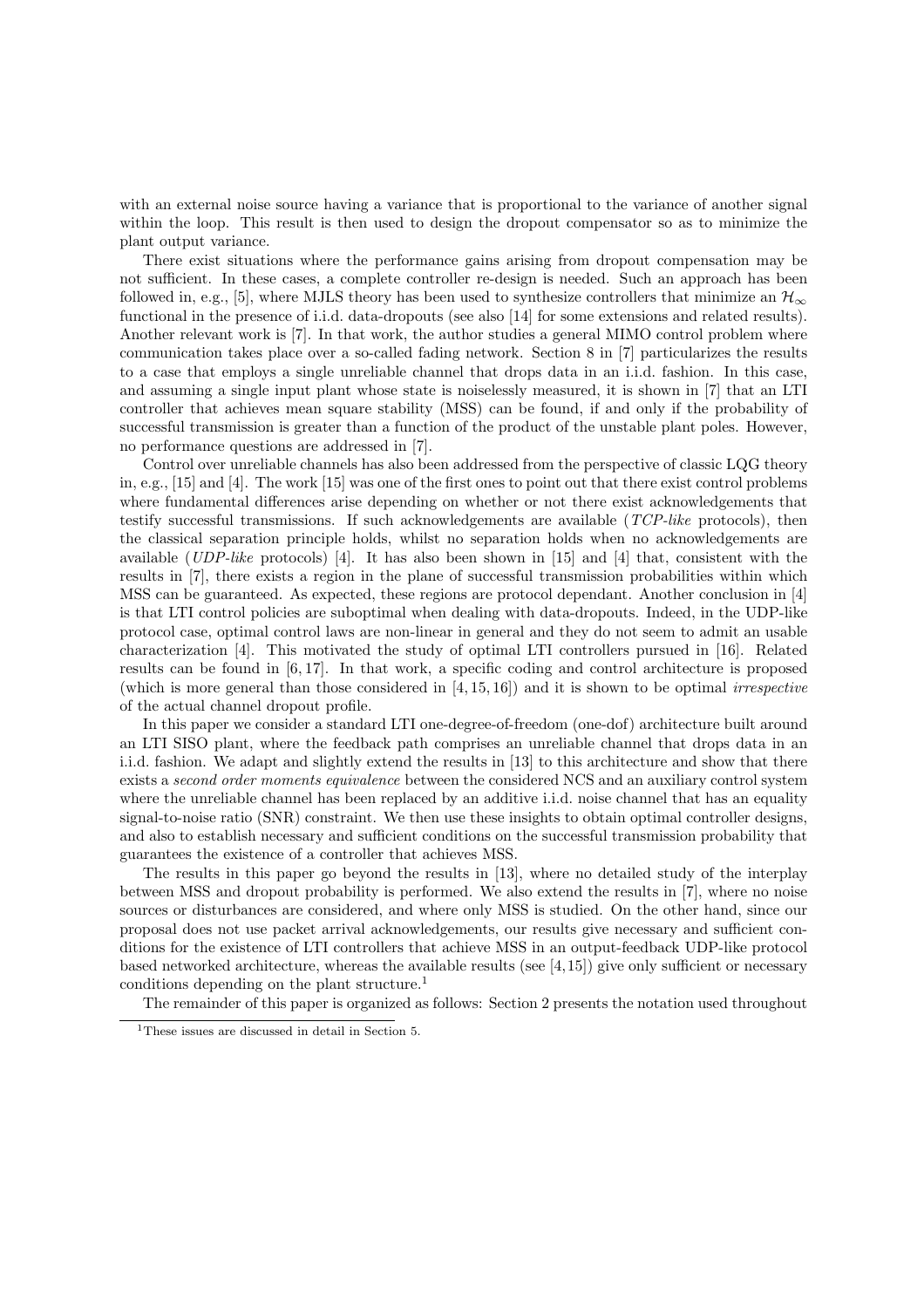the paper. Section 3 makes our working assumptions explicit and states the problem of interest. Section 4 shows that the considered NCS architecture is equivalent (in the sense indicated above) to a standard LTI feedback loop with an equality SNR constraint. Section 5 characterizes the successful transmission probabilities that guarantee the existence of controllers that achieve MSS, and Section 6 focuses on performance related questions. Section 7 presents an example. Section 8 draws conclusions.

#### 2 Notation

We define  $\mathbb{N}_0 \triangleq \{0, 1, \dots\}$  and  $\mathbb{R}_0^+ \triangleq \{x \in \mathbb{R} : 0 \leq x < \infty\}$ .  $\mathcal{P}\{\cdot\}$  denotes probability,  $\mathbb{E}\{\cdot\}$  denotes the expectation operator, vec {·} denotes the column stacking operator, and ⊗ is the Kronecker product (see, e.g., [18, 19]). Given any scalar x, |x| denotes its magnitude and  $\bar{x}$  its complex conjugate. We use  $z$  as both the argument of the z-transform and as the forward shift operator, where the meaning is clear from the context.

The set of all real rational discrete-time transfer functions is denoted by  $R$ . We define the following subsets of R:  $\mathcal{R}_p$  contains all proper transfer functions,  $\mathcal{R}_{sp}$  contains all strictly proper transfer functions,  $\mathcal{RH}_{\infty}$  contains all the stable and proper transfer functions,  $\mathcal{U}_{\infty}$  contains all square transfer functions in  $\mathcal{RH}_{\infty}$  with inverses in  $\mathcal{RH}_{\infty}$ ,  $\mathcal{RH}_2$  contains all stable and strictly proper transfer functions, and  $\mathcal{RH}_2^{\perp}$  contains all transfer functions that have no poles in  $\{z \in \mathbb{C} : |z| \leq 1\}$ . Any  $A(z) \in \mathcal{R}$  with no poles on the unit circle belongs to  $\mathcal{L}_2$ . For such  $A(z)$  we define the 2−norm via (see, e.g., [20, 21])

$$
||A(z)||_2^2 \triangleq \text{trace}\left\{\frac{1}{2\pi} \int_{-\pi}^{\pi} A(e^{j\omega}) A(e^{j\omega})^H d\omega\right\}.
$$
 (1)

Any  $A(z) \in \mathcal{R}$  with no poles on the unit circle can be written as

$$
A(z) = [A(z)]_{\mathcal{H}_2^{\perp}} + [A(z)]_{\mathcal{H}_2},\tag{2}
$$

where  $[A(z)]_{\mathcal{H}_{\mathcal{F}}^{\perp}} \in \mathcal{RH}_{2}^{\perp}$  contains the strictly unstable, constant and non-causal parts of  $A(z)$ , and  $[A(z)]_{\mathcal{H}_2} \in \mathcal{RH}_2$  corresponds to the stable and strictly proper part of  $A(z)$ . Sometimes, we write  ${A(z)}|_{z=0}$  instead of  $A(0)$ .  $A(z)$ <sup>~</sup> is a shorthand for  $A(z^{-1})^T$ .

Unless otherwise stated, random processes are always scalar and defined for  $k \in \mathbb{N}_0$ . We abbreviate  $\{x(k)\}_{k\in\mathbb{N}_0}, x(k)\in\mathbb{R}, \text{ by } x.$  The variance, at time instant k, of a process x is denoted via  $\sigma_x^2(k)$ . Similarly, if x is a random variable, then  $\sigma_x^2$  denotes its variance. We define  $\sigma_x^2 \triangleq \lim_{k\to\infty} \sigma_x^2(k)$ , provided the limit exists. If x is a wide sense stationary (wss) (asymptotically wss) process, then  $S_x(e^{j\omega})$  denotes its (stationary) power spectral density (PSD) and  $\Omega_x(z)$  denotes any spectral factor of  $S_x(e^{j\omega})$ , i.e.,  $|\Omega_x(e^{j\omega})|^2 \triangleq S_x(e^{j\omega})$ . We say that a random variable (process) is a second order one if and only if it has finite mean and finite second order moments (for all time instants  $k \in \mathbb{N}_0$  and also when  $k \to \infty$ ).

# 3 Problem Definition

As foreshadowed in the introduction, this paper focuses on a NCS architecture where an LTI one-dof controller has to be designed to optimize performance in a closed loop that uses an unreliable channel in the feedback path. The situation of interest is depicted in Figure 1, where  $G(z)$  is the plant transfer function,  $C(z)$  is the controller, r is a reference signal, d models plant output disturbances, y is the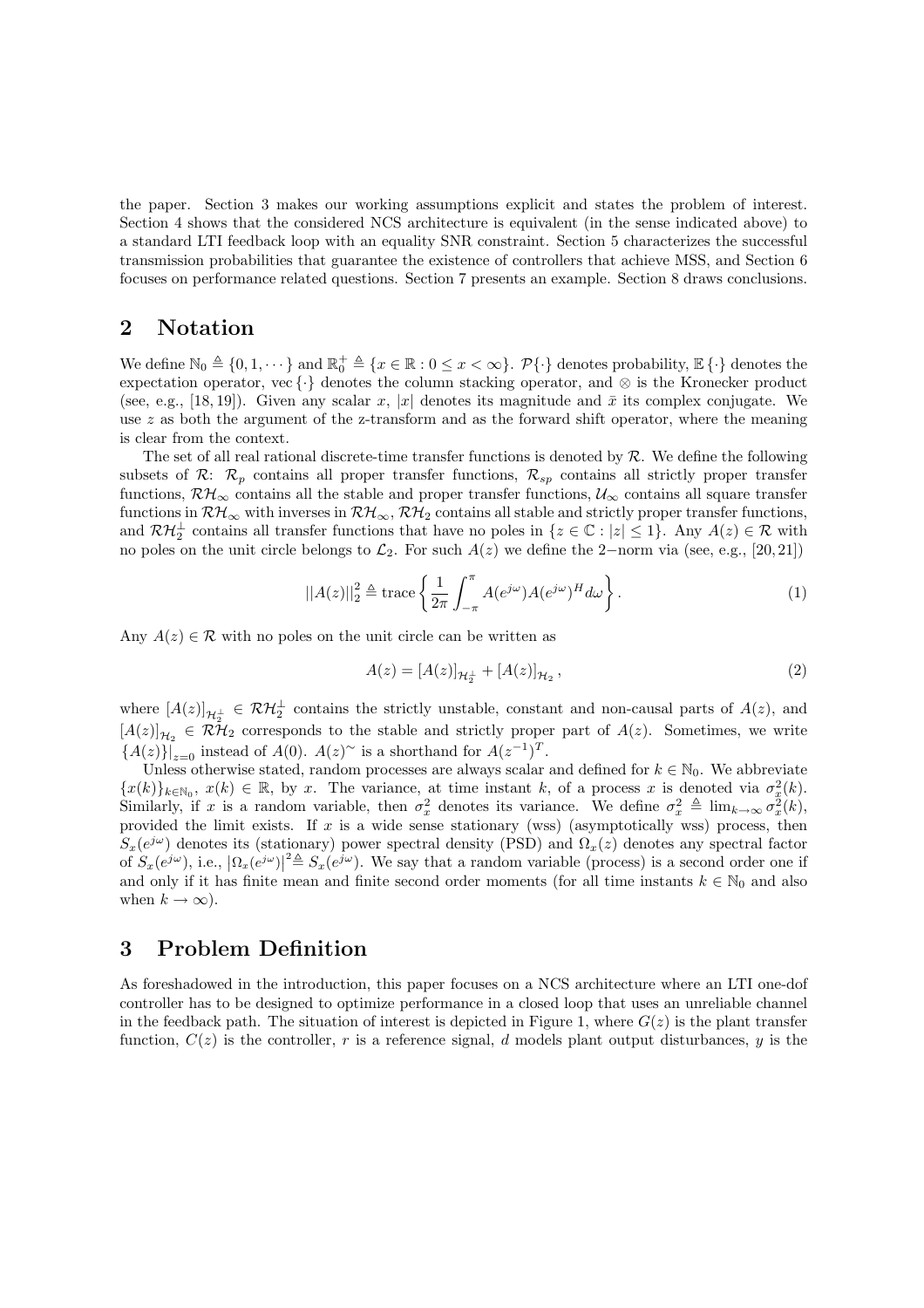

Figure 1: One degree of freedom control loop with feedback over unreliable channel.

plant output, and the channel is an analog erasure channel. That is, the channel input v and the channel output w are related via

$$
w(k) \triangleq (1 - d_r(k))v(k), \quad \forall k \in \mathbb{N}_0, \quad \forall v(k) \in \mathbb{R},
$$
\n(3)

where  $d_r$  is a process that models data dropouts and that is such that  $d_r(k) \in \{0,1\}$   $\forall k \in \mathbb{N}_0$ . In this paper we work under the following assumptions:

#### Assumption 1

- (a) The process  $d_r$  is an independent sequence of i.i.d. Bernoulli random variables such that  $\mathcal{P}\{d_r(k) =$  $1$ } = 1 – p for all  $k \in \mathbb{N}_0$ .
- (b) The plant transfer function  $G(z)$  belongs to  $\mathcal{R}_{sp}$ , is SISO, non-zero, has no zeros or poles on the unit circle, and has a stabilizable and detectable underlying realization.
- (c) The signals r and d are second order jointly independent and mutually uncorrelated wss scalar processes with rational PSDs. At least one signal, r or d, is non-zero. If r or d are non-zero, then they admit spectral factors in  $\mathcal{U}_{\infty}$ .
- (d) The initial states of both the plant and controller are jointly second order random variables.  $\square\square$

According to Assumption 1, the channel in Figure 1 drops data in an i.i.d. fashion. More general channel models have been considered in, e.g., [8]. Assuming that the plant is strictly proper guarantees that the feedback loop in Figure 1 is well-posed for all causal controllers. We focus on SISO plants for simplicity. It may be possible to extend the results in this paper to the MIMO case. The remaining assumptions on  $G(z)$  are either standard or non-essential to our results. (They have been made to maintain a straightforward presentation; see [?] for more general cases.) The assumptions on  $r$  and d are standard, except for the fact that we do not allow both  $r$  and  $d$  to be zero signals for brevity. Finally, the assumptions on the plant and controller initial states hold for most cases of interest and are also standard.

In this paper we will use the following notion of stability (see also, e.g., [7, 22, 23]):

**Definition 1 (Mean square stability)** Consider a system described by  $x(k + 1) = f(x(k), w(k))$ , where  $k \in \mathbb{N}_0$ ,  $f : \mathbb{R}^n \times \mathbb{R}^m \times \mathbb{R} \to \mathbb{R}^n$ ,  $x(k) \in \mathbb{R}^n$  is the system state at time instant k,  $x(0) = x_o$ , where  $x<sub>o</sub>$  is a second order random variable, and the input w is a second order wss process independent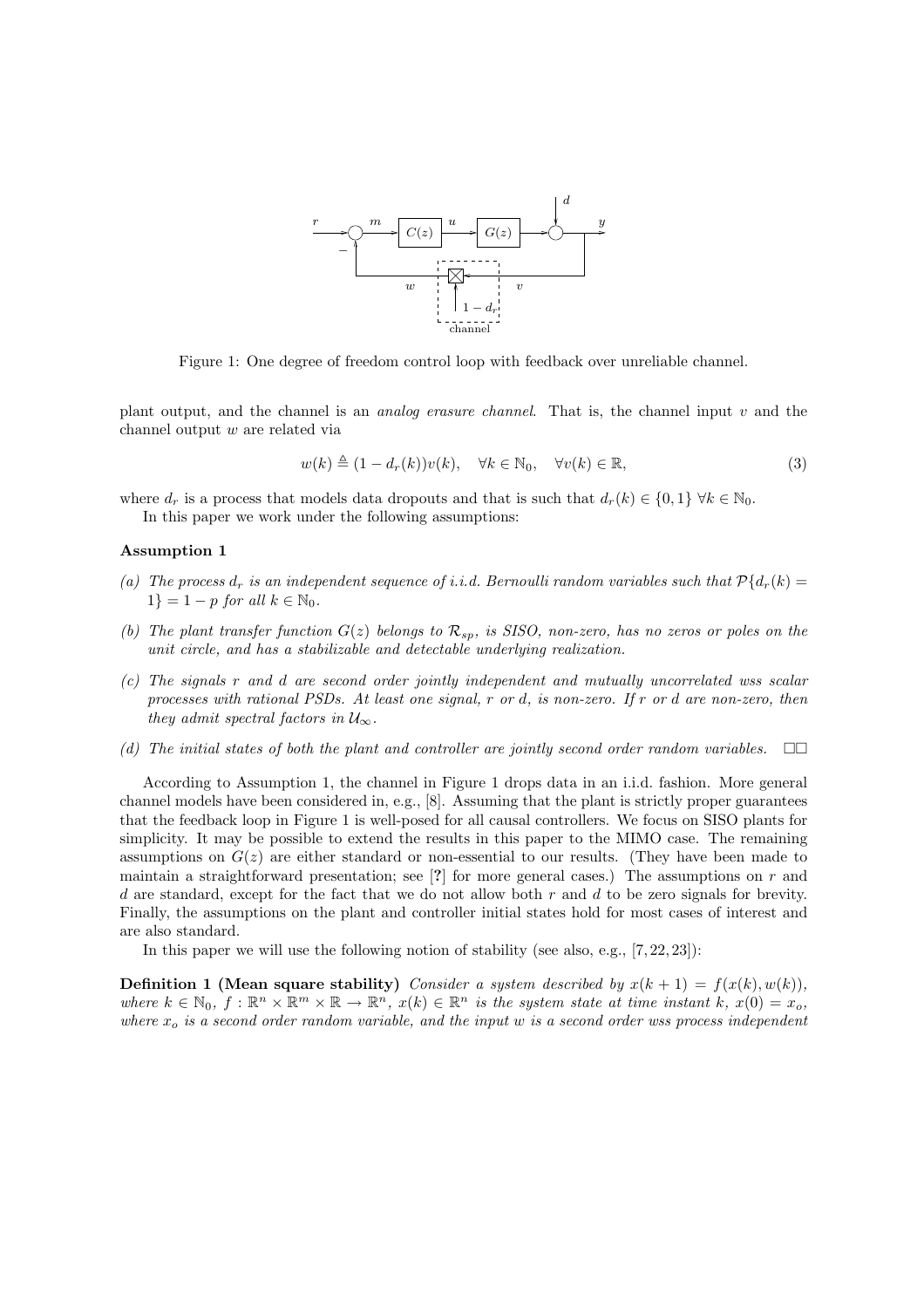of  $x_o$ . We say that the system is mean square stable (MSS) if and only if there exist finite  $\mu \in \mathbb{R}^n$  and finite  $M \in \mathbb{R}^{n \times n}$ ,  $M \geq 0$ , such that

$$
\lim_{k \to \infty} \mathbb{E} \left\{ x(k) \right\} = \mu, \quad \lim_{k \to \infty} \mathbb{E} \left\{ x(k) x(k)^T \right\} = M,
$$

regardless of the initial state  $x_o$ .

We note that MSS reduces to internal stability (in the standard deterministic sense defined in, e.g., [24]) when the mapping  $f(x, w) = Ax + Bw$ .

We define the tracking error  $e$  via

$$
e \triangleq r - y,\tag{4}
$$

and use its stationary variance  $\sigma_e^2$  as performance measure.

With the previous definitions, we are now in a position to state the problem of interest in this paper:

Problem 1 Consider the networked control situation depicted in Figure 1 and suppose that Assumption 1 holds. For any successful transmission probability  $p \in (0,1)$ , find (or prove the problems unfeasible)

$$
\left[\sigma_e^2\right]_p \triangleq \inf_{C(z)\in\mathcal{S}_p} \sigma_e^2, \quad C_p(z) \triangleq \arg\inf_{C(z)\in\mathcal{S}_p} \sigma_e^2. \tag{5}
$$

where  $S_p \triangleq \{C(z) \in \mathcal{R}_p : \text{the loop in Figure 1 is MSS}\}.$ 

In Problem 1, we left the extreme cases  $p \in \{0,1\}$  aside. These can be studied using standard control theoretic ideas and, as such, are not of interest here.

The remainder of this paper focuses on solving Problem 1. To that end, we will first extend known results to show that Problem 1 is equivalent to a problem of control system design with an equality SNR constraint. Once this equivalence is revealed, we will adapt results of our recent conference paper [25] to give a characterization of the solution to Problem 1.

### 4 Preliminary Results

Consider an auxiliary situation where the analog erasure channel in Figure 1 is replaced by an additive noise channel plus a gain which is equal to the successful transmission probability  $p$  (see Figure 2). In Figure 2,  $q$  is an exogenous noise source satisfying the following:

Assumption 2 (Additive noise channel) The signal  $q$  is an independent sequence of i.i.d. random variables having zero mean and a variance  $\sigma_q^2$  that satisfies

$$
\sigma_q^2 = p(1-p)\sigma_v^2,\tag{6}
$$

provided the stationary variance of v exists and is finite.  $\square$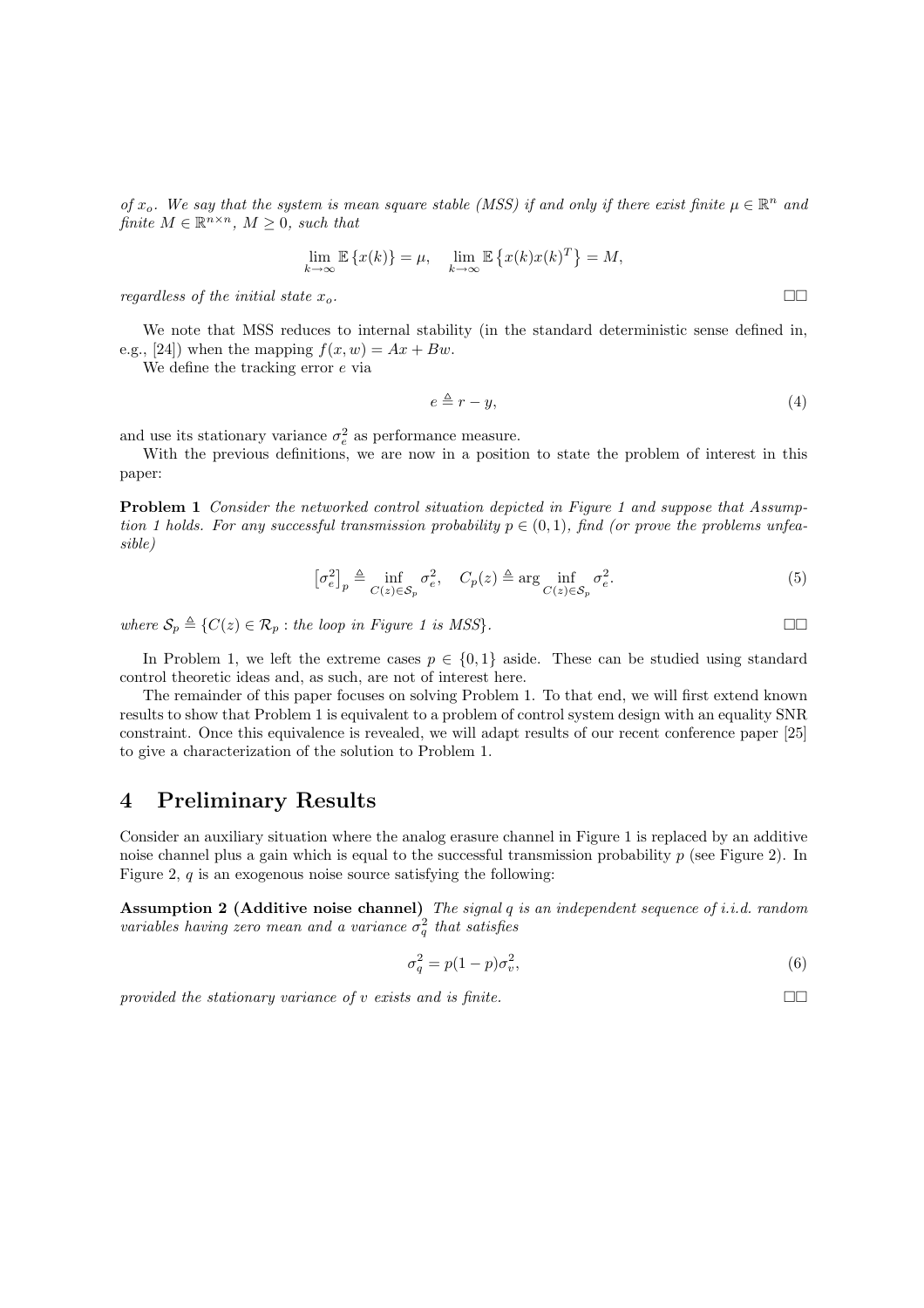

Figure 2: LTI system with feedback over additive i.i.d. noise channel, plus a gain.

We note that, for  $p \in (0,1)$ , (6) can be written as

$$
\gamma \triangleq \frac{\sigma_{\bar{v}}^2}{\sigma_q^2} = \frac{p}{1-p},\tag{7}
$$

where  $\bar{v} \triangleq p v$  (see Figure 2). The ratio  $\gamma$  is the SNR of the additive noise channel in the feedback path of Figure 2.

The next theorem establishes a relationship between the feedback loops of Figures 1 and 2. (This result is implicitly stated in [13] for a different architecture.)

**Theorem 1 (Equivalence)** Consider the feedback loops in Figures 1 and 2. If  $p \in (0,1)$ , and Assumptions 1 and 2 hold, then:

- 1. If the feedback system in Figure 1 is MSS and the feedback system in Figure 2 is internally stable, then the stationary PSDs of e and of all the signals in the loops are the same in both situations.
- 2. The networked system in Figure 1 is MSS if and only if the feedback loop in Figure 2 is asymptotically stable and

$$
\frac{p}{1-p} > ||T_p(z)||_2^2, \tag{8}
$$

where  $T_p(z)$  is the transfer function from q to  $\bar{v}$  in Figure 2, namely

$$
T_p(z) \triangleq (1 - p G(z) C(z))^{-1} p G(z) C(z).
$$
\n(9)

Moreover, (8) is equivalent to  $\sigma_q^2 \in \mathbb{R}_0^+$ .

**Proof:** The proof goes along the same lines as the proofs in [13] and is omitted due to space constraints. A complete proof valid in more general settings can be found in [?].  $\Box \Box$ 

We conclude from Theorem 1 that spectral and MSS-related properties of the NCS in Figure 1 can be studied by means of focusing on the LTI system in Figure 2, where the unreliable channel has been replaced by an additive i.i.d. noise channel, having gain  $p$  and an equality SNR constraint given by (7). This property is central for the remainder of this paper.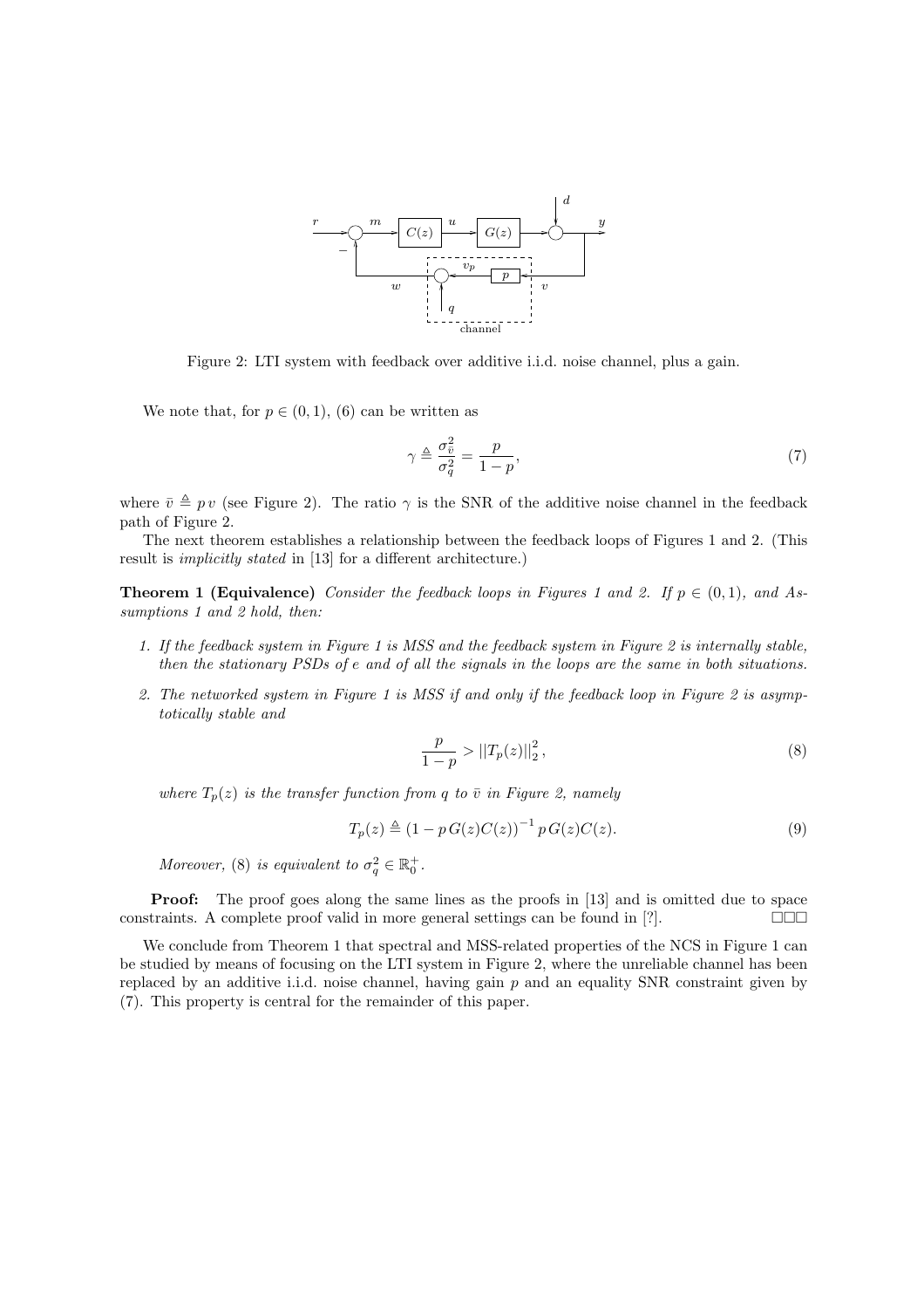

Figure 3: Equivalent re-writing of Figure 2.

We end this section by making explicit a few consequences of Theorem 1. To that end, we write the feedback loop of Figure 2 as in Figure 3, where  $P(z)$  is such that

$$
\begin{bmatrix} e \\ \frac{\bar{v}}{m} \end{bmatrix} = \begin{bmatrix} P_{e11}(z) & P_{e12}(z) \\ P_{\bar{v}11}(z) & P_{\bar{v}12}(z) \\ P_{21}(z) & P_{22}(z) \end{bmatrix} \begin{bmatrix} \bar{d} \\ \bar{u} \end{bmatrix},\tag{10}
$$

 $\bar{d} \triangleq [r \quad d \quad q]$ , and

$$
P_{e11}(z) \triangleq \begin{bmatrix} 1 & -1 & 0 \end{bmatrix}, \qquad P_{e12}(z) \triangleq -G(z), \qquad (11a)
$$

$$
P_{\bar{v}11}(z) \triangleq \begin{bmatrix} 0 & p & 0 \end{bmatrix}, \qquad P_{\bar{v}12}(z) \triangleq p \, G(z), \qquad (11b)
$$

$$
P_{21}(z) \triangleq \begin{bmatrix} 1 & -p & -1 \end{bmatrix}, \qquad P_{22}(z) \triangleq -p \, G(z). \tag{11c}
$$

**Corollary 1** Consider the NCS in Figure 1, assume that  $p \in (0,1)$  and that Assumption 1 holds. Recall the definitions in (11) and choose  $X(z), Y(z), N(z)$  and  $D(z)$  in  $\mathcal{RH}_{\infty}$  such that  $X(z)$  and  $D(z)$  are biproper,  $P_{22}(z) = N(z)D(z)^{-1}$  and  $X(z)D(z) - Y(z)N(z) = 1$ . Then:

1.  $C(z) \in \mathcal{S}_p$  if and only if  $\frac{p}{1-p} > ||T_p(z)||_2^2$  and

$$
C(z) = (X(z) - Q(z)N(z))^{-1} (Y(z) - Q(z)D(z)),
$$
\n(12)

where  $Q(z) \in \mathcal{RH}_{\infty}$  is a free parameter (the Youla parameter).

2. If  $C(z) \in S_p$ , then the stationary variances  $\sigma_e^2$  and  $\sigma_{\overline{v}}^2$  exist, are finite and satisfy

$$
\sigma_e^2 = ||T_{\bar{d}e}(z)\Omega_{\bar{d}}(z)||_2^2, \tag{13a}
$$

$$
\sigma_{\bar{v}}^2 = ||T_{\bar{d}\bar{v}}(z)\Omega_{\bar{d}}(z)||_2^2, \qquad (13b)
$$

where

$$
T_{\bar{d}e}(z) \triangleq T_{\bar{d}e}(z) - P_{e12}(z)D(z)Q(z)D(z)P_{21}(z),
$$
\n(14a)

$$
T_{\bar{d}\bar{v}}(z) \triangleq T_{\bar{d}\bar{v}}^o(z) - P_{\bar{v}12}(z)D(z)Q(z)D(z)P_{21}(z),\tag{14b}
$$

$$
T_{\bar{d}e}^o(z) \triangleq P_{e11}(z) + P_{e12}(z)D(z)Y(z)P_{21}(z), \qquad (14c)
$$

$$
T_{\bar{d}\bar{v}}^o(z) \triangleq P_{\bar{v}11}(z) + P_{\bar{v}12}(z)D(z)Y(z)P_{21}(z), \qquad (14d)
$$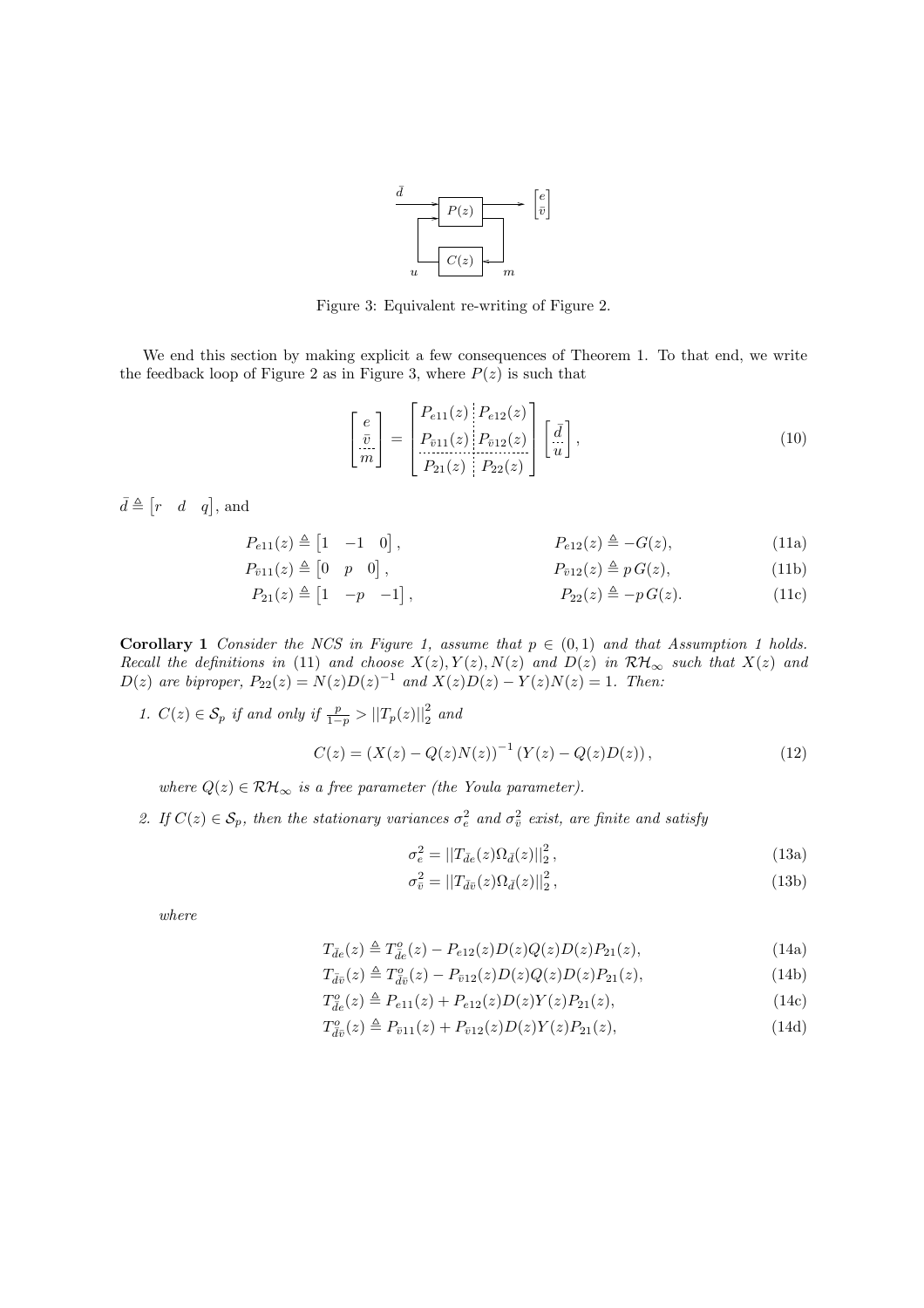and where  $\Omega_{\bar{d}}(z) \triangleq \text{diag} \left\{ \Omega_r(z), \Omega_d(z), \sigma_q \right\},$ 

$$
\sigma_q^2 = \frac{\|T_{rd\bar{v}}(z)\,\text{diag}\,\{\Omega_r(z),\Omega_d(z)\}\|^2_2}{\frac{p}{1-p} - \|T_p(z)\|^2_2} \tag{15}
$$

and  $T_{rd\bar{v}}(z)$  denotes the transfer function from  $\begin{bmatrix} r & d \end{bmatrix}^T$  to  $\bar{v}$  in Figure 2.

Proof: Equations (13) and (14) follow immediately from Theorem 1, the well-known Youla parametrization (see, e.g., [21]) and elementary stochastic process theory (see, e.g., [26]). Equation (15) follows from solving (7) and (13b) for  $\sigma_q^2$ . ¤¤¤

**Remark 1** We note that the left hand side in (15) belongs to  $\mathbb{R}^+_0$  whenever  $C(z)$  is as in (12) and (8) is satisfied, i.e., whenever the NCS in Figure 1 is MSS.  $\square$ 

The expressions for  $\sigma_e^2$  and  $\sigma_{\bar{v}}^2$  provided in (13) are not explicit. Indeed, they have  $\sigma_q$  as a parameter, which, in turn, can be obtained from (15). Writing  $\sigma_e^2$  and  $\sigma_{\bar{v}}^2$  as in (13), and keeping in mind that (6) (or (7)) holds, has some advantages that we will exploit below. We also note that, since  $G(z)$  is non-zero, both  $\sigma_e^2$  and  $\sigma_{\bar{v}}^2$  are strictly convex functions of  $Q(z)$  for every fixed  $\sigma_q^2$ . In the sequel, it will be convenient to make this fact explicit. To that end, we define the functionals

$$
J_{\sigma_q^2}(Q(z)) \triangleq \sigma_e^2, \quad R_{\sigma_q^2}(Q(z)) \triangleq \sigma_{\bar{v}}^2. \tag{16}
$$

 $J_{\sigma_q^2}(Q(z))$  and  $R_{\sigma_q^2}(Q(z))$  correspond to the stationary variances of e and  $\bar{v}$  as a function of  $Q(z)$  and with  $\sigma_q^2$  as a parameter, respectively.

## 5 Mean Square Stability

Before solving Problem 1, we will address the simpler problem of characterizing the successful transmission probabilities p that guarantee that the set  $S_p$  is non-empty, i.e., that there exists a controller  $C(z)$  such that the loop in Figure 1 is MSS. To that end, we define

$$
\Delta_G \triangleq \eta + \delta,\tag{17}
$$

where (see also Equation (34) in [27])

$$
\eta \triangleq \sum_{i=1}^{n_c} \sum_{j=1}^{n_c} \frac{\psi_i \bar{\psi}_j}{(c_i \bar{c}_j - 1)},
$$
  
\n
$$
\psi_i \triangleq (1 - |c_i|^2) \left( \xi_p(c_i) - \sum_{j=0}^{m-1} \beta_j c_i^{-j} \right) \prod_{\substack{j=1 \ j \neq i}}^{n_c} \frac{1 - c_i \bar{c}_j}{c_i - c_j},
$$
  
\n
$$
\xi_p(z) \triangleq \prod_{i=1}^{n_p} \frac{1 - z p_i}{z - p_i}, \quad \beta_k \triangleq \left\{ \frac{1}{k!} \frac{d^k}{dz^k} \xi_p(z)^{-1} \right\} \Big|_{z=0},
$$
  
\n
$$
\delta \triangleq \begin{cases} 0 & \text{if } m = 1, \\ \sum_{i=1}^{m-1} |\beta_k|^2 & \text{if } m > 1, \end{cases}
$$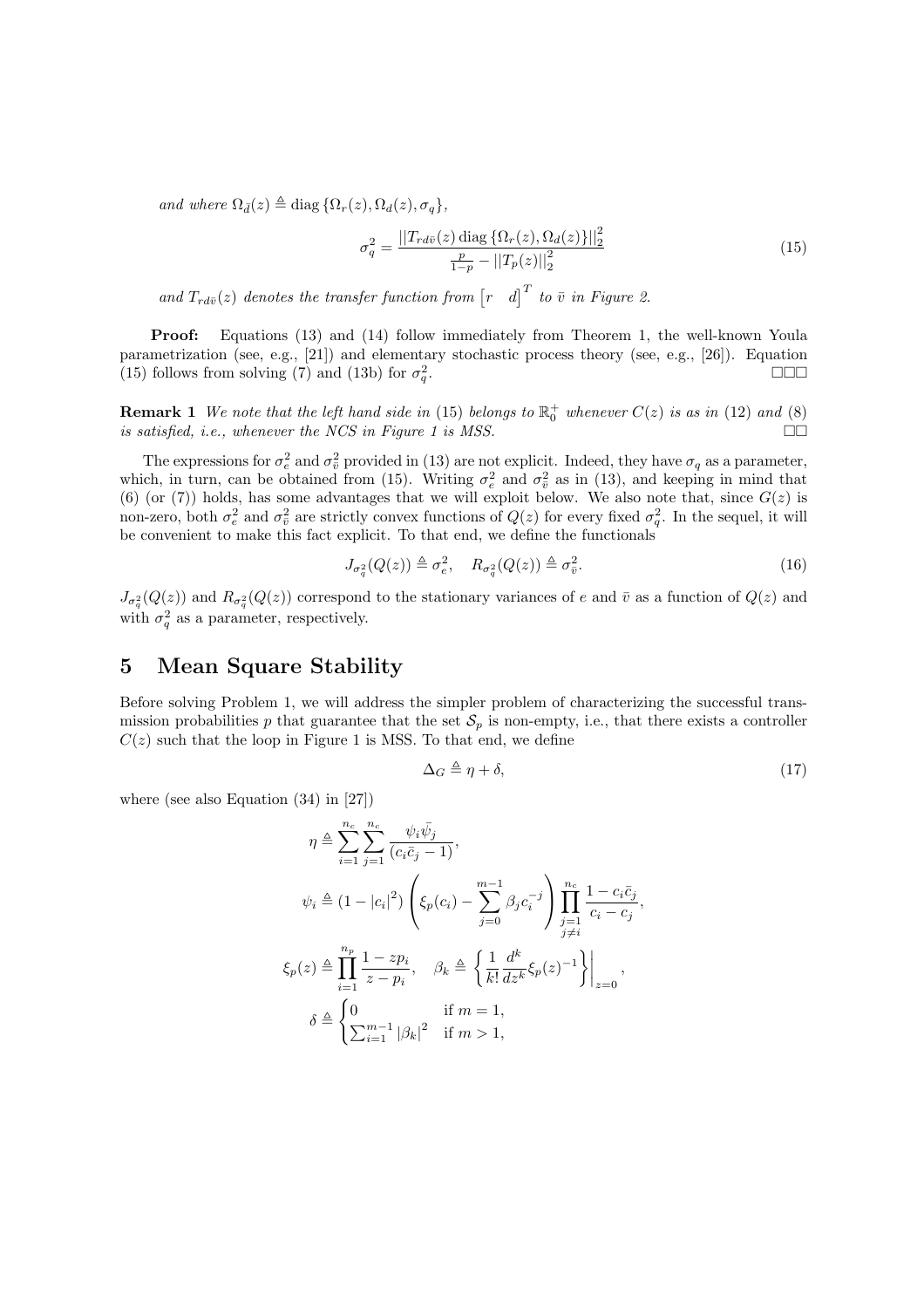m is the relative degree of  $G(z)$  and  $\{c_1, \dots, c_{n_c}\}\$  (resp.  $\{p_1, \dots, p_{n_p}\}\$ ) denotes the set of NMP zeros (resp. unstable poles) of  $G(z)$ . It follows from the results in [27] that  $\Delta_G \geq 0$  and that  $\Delta_G = 0$  if and only if the plant has no NMP zeros and has relative degree one.

**Theorem 2 (Minimal p for MSS)** Consider the NCS of Figure 1 and suppose that Assumption 1 holds. If  $G(z)$  is unstable, then there exists a controller  $C(z) \in \mathcal{R}_p$  such that MSS holds if and only if

$$
p > p_{\inf} \triangleq 1 - \frac{1}{\left(\prod_{i=1}^{n_p} |p_i|^2\right) + \Delta_G}.
$$
\n(18)

**Proof:** We will start by showing the necessity of the condition on p. If  $C(z)$  is such that the loop in Figure 2 is internally stable then, by Theorem 1 and Corollary 1, we have that

$$
\frac{p}{1-p} > ||T_p(z)||_2^2
$$
  
=  $||1 - D(z) (X(z) + N(z)Q(z))||_2^2$   

$$
\geq \left(\prod_{i=1}^{n_p} |p_i|^2\right) - 1 + \Delta_G,
$$
 (19)

where the last equality follows from Theorem III.2 in [27]. Thus, (18) follows. On the other hand, if (18) holds, then it suffices to pick  $C(z)$  as in (12) with

$$
Q(z) = \arg\min_{Q(z)\in\mathcal{RH}_{\infty}} ||1 - D(z) (X(z) + N(z)Q(z))||_2^2
$$

to achieve internal stability in the loop of Figure 2 and guarantee that (8) holds (we note that since Assumption 1 holds,  $Q(z)$  always exists; see also the proof of Theorem III.2 in [27]). Thus, Theorem 1 guarantees the MSS of the NCS in Figure 1 and the result follows.  $\Box \Box \Box$ 

**Remark 2 (Stable plants)** If  $G(z)$  is stable, then there exists  $C(z) \in \mathcal{R}_p$  such that the resulting loop is MSS for any  $p \in [0, 1]$  (just choose  $C(z) = 0$ ). Thus,  $p_{\text{inf}} = 0$  in those cases.

Theorem 2 gives an explicit characterization of the minimal successful transmission probability that guarantees the existence of a controller  $C(z)$  that renders the NCS of interest MSS. Our results state that, as intuition suggests, plants that have unstable poles of large magnitude require more reliable channels in order to be stabilized than those plants having unstable poles of moderate size. It is also appreciated that, for the considered control architecture, not only unstable plant poles affect the minimal admissible value for  $p$ , but also the plant NMP zeros and relative degree.

We note that, in the control architecture under study, the sending end does not exploit knowledge of whether or not data arrives uncorrupted at the controller side. As such, the considered scheme can be implemented using so-called UDP-like network protocols. In such cases, the results of Theorem 6.1 in  $[4]^2$  give explicit necessary conditions on the dropout probabilities that guarantee MSS for the case of plant models that have a square and invertible state-to-output matrix ("C" matrix). That condition turns out to be also sufficient in the case of systems that, in addition, have a square and invertible input-to-state matrix ("B" matrix; see also [15]). In the SISO case, having both a square input-to-state

<sup>2</sup>Note that equation (40) in Theorem 6.1 in [4] contains a typo that is corrected in the proof of that theorem.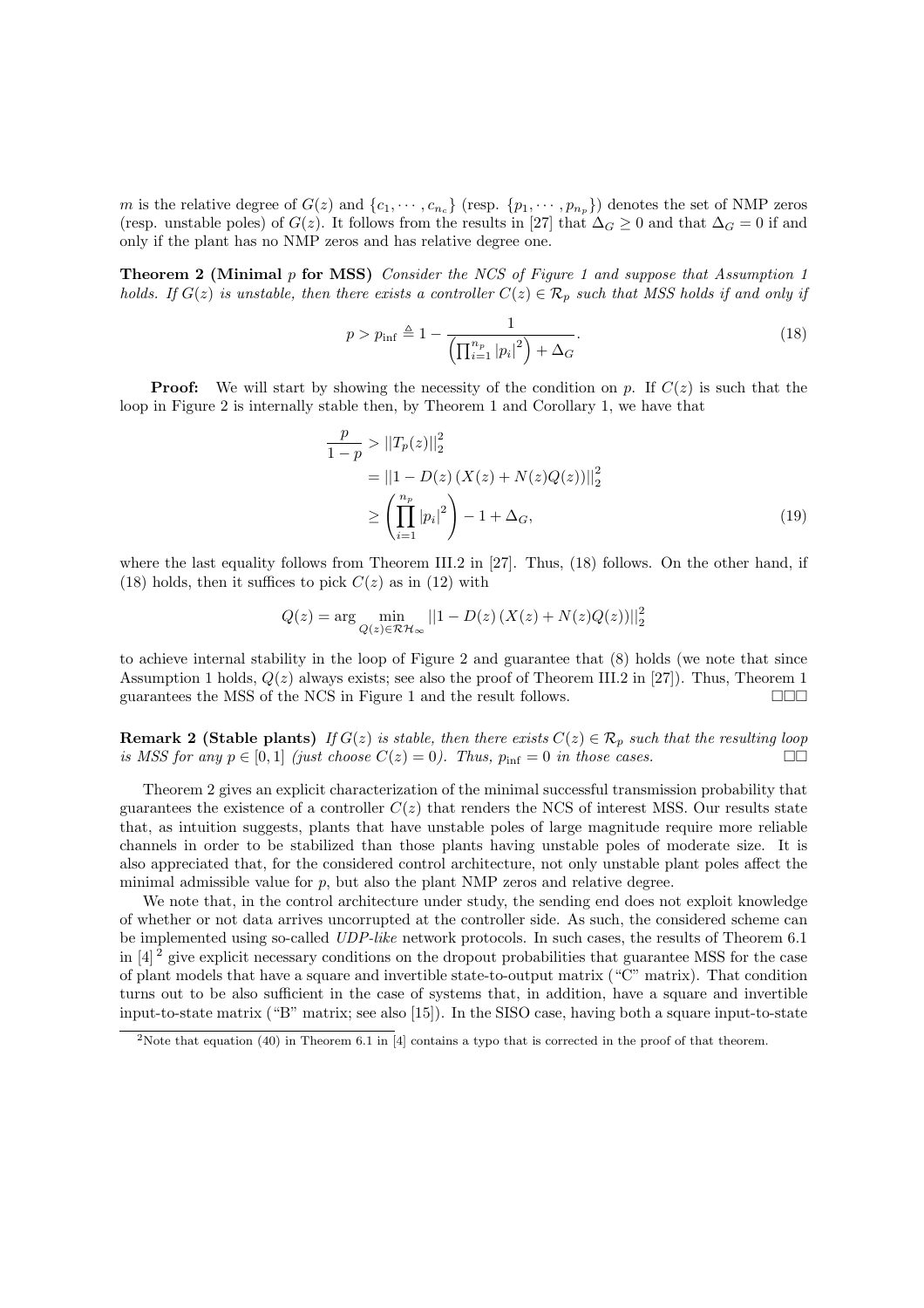and state-to-output matrix is tantamount to having a scalar plant model. Our results are consistent with those reported in  $[4,15]$ , but go beyond those results in that they provide *necessary and sufficient* conditions that are valid for (almost) any SISO plant model when the control scheme is an LTI one-dof one.

Our results also extend the results in Section 8 in [7]. In that work, the author gives conditions on the successful transmission probability for LTI one-dof control architectures with perfect state feedback. It turns out that, in that special case, (18) with  $\Delta_G = 0$  is necessary and sufficient to be able to find a state feedback law that guarantees MSS. Our results extend the framework in Section 8 of [7] to the output feedback case and show that, in that case, not only the unstable plant poles limit the channel reliability needed to achieve MSS.

### 6 Design for Performance

In this section we solve Problem 1. To that end, we use the results of Theorem 1 and focus on the LTI system of Figure 2, where q satisfies Assumption 2. Provided the assumptions of Problem 1 are LIT system of Figure 2, where q satisfies Assumption 2. Provided the assumptions of F<br>satisfied, Theorem 1 and Corollary 1 allow one to conclude that  $\left[\sigma_e^2\right]_p$  can be written as

$$
\left[\sigma_e^2\right]_p = \inf_{\substack{Q(z) \in \mathcal{RH}_\infty \\ \sigma_q^2 \in \mathbb{R}_0^+ \\ \gamma = \frac{p}{1-p}}} \sigma_e^2,\tag{20}
$$

where  $\gamma$  is defined as before (see (7)). The first two constraints in the optimization problem in (20) originate from MSS requirements. The third constraint, namely an equality SNR constraint, is a consequence of the fact that the LTI system of Figure 2 models the networked situation of Figure 1 if and only if (7) is satisfied.

In order to present our main result, we first note that (20) can be written in the equivalent form

$$
\left[\sigma_e^2\right]_p = \inf_{\sigma_q^2 \in \mathbb{R}_0^+} \inf_{\substack{Q(z) \in \mathcal{RH}_\infty \\ R_{\sigma_q^2}(Q(z)) = \frac{p}{1-p}\sigma_q^2}} J_{\sigma_q^2}(Q(z)),\tag{21}
$$

where  $J_{\sigma_q^2}$  and  $R_{\sigma_q^2}$  were defined in (16). For every  $\sigma_q^2 \in \mathbb{R}_0^+$ , the inner problem in (21) is a problem of minimizing the variance  $\sigma_e^2$  subject to an equality constraint on the variance  $\sigma_{\bar{v}}^2$ . The Lagrangian associated with this problem is given by

$$
L_{\sigma_q^2,\epsilon}(Q(z)) \triangleq \epsilon J_{\sigma_q^2}(Q(z)) + (1 - \epsilon) R_{\sigma_q^2}(Q(z)),\tag{22}
$$

where  $\epsilon \in [0, 1]$  is a multiplier.

We have the following result:

**Lemma 1 (Lagrangian)** Consider the NCS in Figure 2, assume that  $p \in (0, 1]$  and that Assumption 1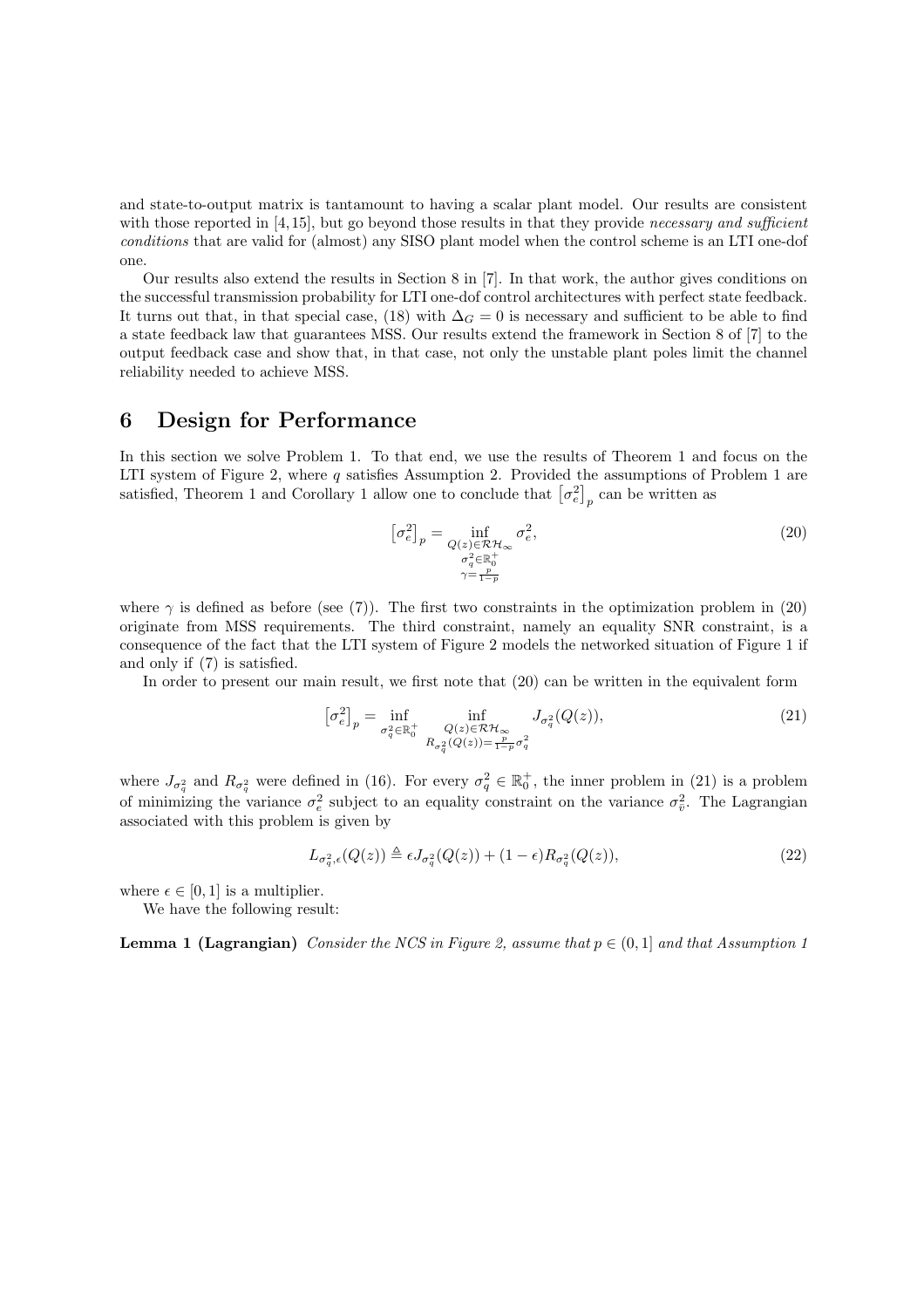holds. Define

$$
A_{\epsilon}(z) \triangleq \left[ \frac{\sqrt{\epsilon} T_{\bar{d}\epsilon}^{o}(z) \Omega_{\bar{d}}(z)}{\sqrt{1 - \epsilon} T_{\bar{d}\bar{v}}^{o}(z) \Omega_{\bar{d}}(z)} \right],
$$
\n(23)

$$
E_{\epsilon}(z) \triangleq \left[ \frac{\sqrt{\epsilon} P_{e12}(z) D(z)}{\sqrt{1 - \epsilon} P_{\bar{v}12}(z) D(z)} \right],
$$
\n(24)

$$
A_v(z) \triangleq \text{vec}\left\{A_{\epsilon}(z)\right\},\tag{25}
$$

$$
B_v(z) \triangleq (D(z)P_{21}(z)\Omega_{\bar{d}}(z))^T \otimes E_{\epsilon}(z),
$$
\n(26)

where all symbols are as defined previously. Consider an inner-outer factorization of  $B_n(z)$  given by  $B_v(z) = B_i(z)B_o(z)$ , where  $B_i(z)$  is inner and  $B_o(z)$  is outer (see, e.g., [21, 28]). Then, for any  $\sigma_q^2 \in \mathbb{R}_0^+$  and  $\epsilon \in [0,1]$ , the Youla parameter that minimizes  $L_{\sigma_q^2,\epsilon}$  (see (22)) is given by

$$
Q_{\sigma_q^2,\epsilon}(z) \triangleq \arg\min_{Q(z)\in\mathcal{RH}_{\infty}} L_{\sigma_q^2,\epsilon}(Q(z))
$$
  
= 
$$
B_o(z)^{-1} \Big( \left\{ [B_i(z)^\sim A_v(z)]_{\mathcal{H}_2^{\perp}} \right\} \Big|_{z=0} + [B_i(z)^\sim A_v(z)]_{\mathcal{H}_2} \Big). \tag{27}
$$

Proof: Using (14), properties of the 2−norm, properties of the Kronecker product, and recalling that  $Q(z)$  is scalar, it is possible to write

$$
L_{\sigma_q^2,\epsilon}(Q(z)) = ||A_{\epsilon}(z) - E_{\epsilon}(z)Q(z)D(z)P_{21}(z)\Omega_{\bar{d}}(z)||_2^2
$$
  
= 
$$
||A_v(z) - B_v(z)Q(z)||_2^2.
$$
 (28)

Since Assumption 1 holds, it follows that  $B_v(z)$  has full column normal rank and, moreover, no zeros on the unit circle. Thus,  $B_o(z) \in \mathcal{U}_{\infty}$  (see also [28]). Define the function

$$
\phi(z) \triangleq \begin{bmatrix} B_i(z)^\sim \\ I - B_i(z)B_i(z)^\sim \end{bmatrix} \tag{29}
$$

and note that  $\phi(z)^{\sim}\phi(z) = I$ . By using standard analytic  $\mathcal{H}_2$  optimization techniques (see, e.g., [27,29]), (28) can be written as

$$
L_{\sigma_q^2, \epsilon}(Q(z))
$$
  
=  $||\phi(z) (A_v(z) - B_v(z)Q(z))||_2^2$   
=  $||H(z) - B_o(z)Q(z)||_2^2 + ||(I - B_i(z)B_i(z)^\sim)||_2^2$   
=  $||\{[H(z)]_{\mathcal{H}_2}\}\Big|_{z=0} + [H(z)]_{\mathcal{H}_2} - B_o(z)Q(z)||_2^2 + \alpha,$ 

where  $\alpha \in \mathbb{R}_0^+$  is independent of  $Q(z)$ , and  $H(z) \triangleq B_i(z)^\sim A_v(z)$ . The result is now immediate.  $\Box \Box \Box$ 

The crucial point in calculating  $Q_{\sigma_q^2,\epsilon}(z)$  is the inner-outer factorization of  $B_v(z)$ . This can be done with the aid of the algorithms described in, e.g., [21, 28].

We are now ready to state the main result of this section: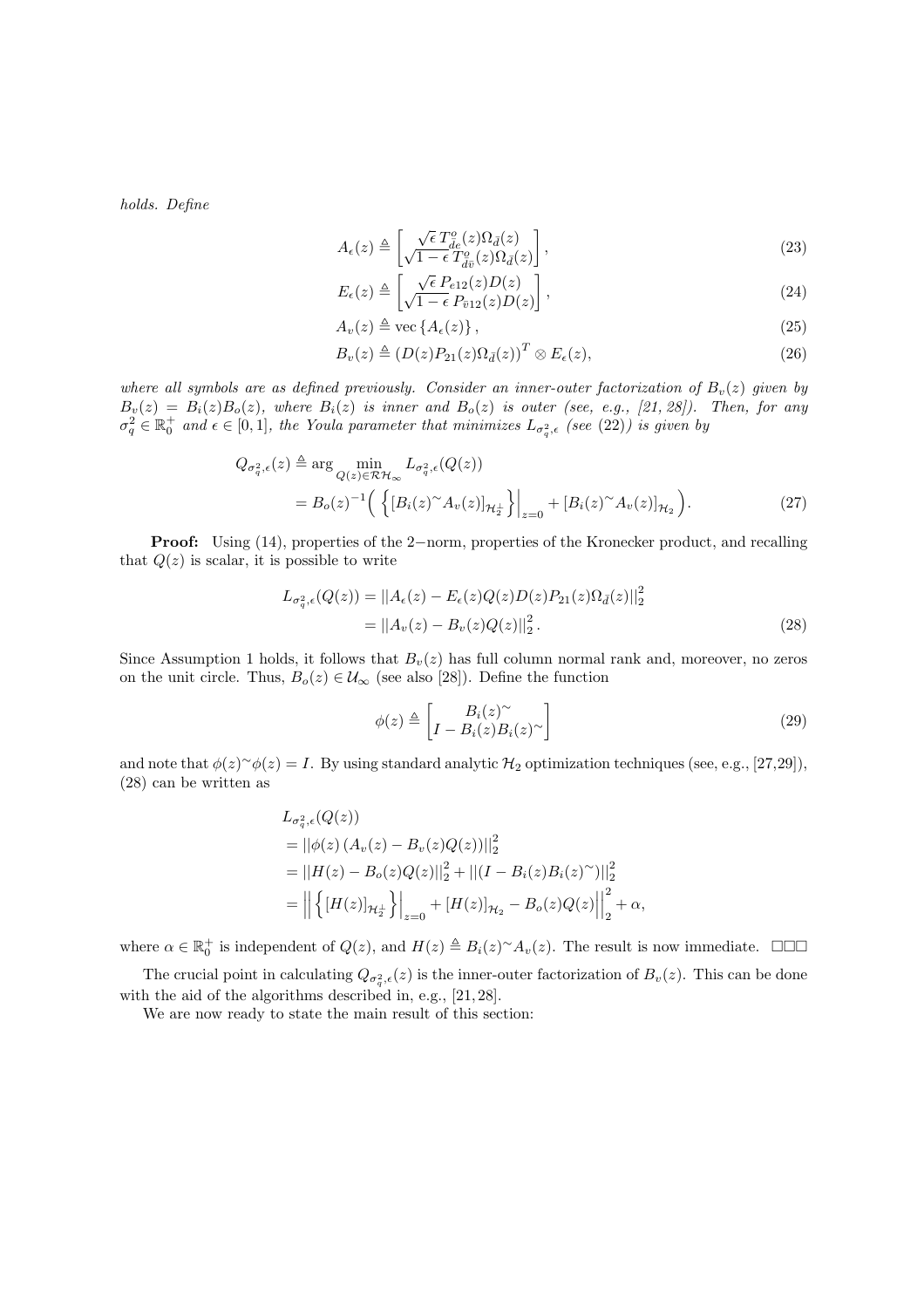Theorem 3 (Optimal performance) Consider the NCS of Figure 1, suppose that Assumption 1 holds and that  $p \in (p_{\text{inf}}, 1)$ . Define the set

$$
\Sigma \triangleq \left\{ \sigma_q^2 \in \mathbb{R}_0^+ : R_{\sigma_q^2}(Q_{\sigma_q^2,0}(z)) \le \sigma_q^2 \frac{p}{1-p} \le R_{\sigma_q^2}(Q_{\sigma_q^2,1}(z)) \right\},\tag{30}
$$

and the function  $f : \Sigma \to [0,1]$  implicitly defined via

$$
\frac{p}{1-p}\sigma_q^2 = R_{\sigma_q^2}(Q_{\sigma_q^2, f(\sigma_q^2)}(z)).
$$
\n(31)

Then:

1. The minimal stationary tracking error variance  $\lbrack \sigma_e^2 \rbrack$ ¤  $_p$  is given by

$$
\left[\sigma_e^2\right]_p = J_{\sigma_p^2}(Q_{\sigma_p^2, f(\sigma_p^2)}(z)),\tag{32}
$$

where

$$
\sigma_p^2 \triangleq \arg\min_{\sigma_q^2 \in \Sigma} J_{\sigma_q^2}(Q_{\sigma_q^2, f(\sigma_q^2)}(z)).
$$
\n(33)

2. The optimal controller  $C_p(z)$  is given by (12) with  $Q(z) = Q_{\sigma_p^2, f(\sigma_p^2)}(z)$ .

**Proof:** The result follows immediately from Theorem 5 in our previous contribution documented in [25]. (Note that our notation is slightly different in the present paper.)  $\Box \Box \Box$ 

**Remark 3** We note that Theorem 2 implies that Problem 1 is unfeasible for all  $p < p_{\text{inf}}$ .

Theorem 3 provides an analytic characterization of the minimal stationary tracking error variance  $\sigma_e^2$  that is achievable with a given successful transmission probability p. It also gives the associated optimal controller  $C_p(z)$ . Our results, although analytical, are not explicit since they require the numeric calculation of  $\sigma_p^2$  (see (33)). Nevertheless, they can be used as the basis of simple numerical numeric calculation of  $\sigma_p$  (see (33)). Nevertheless, they can be used as the basis of simple numerical algorithms to approximate  $[\sigma_e^2]_p$  and  $C_p(z)$ . The following conceptual algorithm illustrates the idea:

Algorithm 1 (Finding  $\left[\sigma_e^2\right]$ ¤ p) For any fixed  $p \in (0, 1)$  proceed as follows:

- Step 1: Pick a grid  $\mathcal{G} = {\{\sigma_1^2, \cdots, \sigma_n^2\}}$ , where  $\sigma_i^2 \in \Sigma \ \forall i \in \{1, \cdots, n\}$ .
- Step 2: Find  $f(\sigma_i^2)$  for every  $\sigma_i^2 \in \mathcal{G}$ .
- Step 3: Evaluate  $\lbrack \sigma^2_e \rbrack$ ¤ Step 3: Evaluate  $[\sigma_e^2]_i \triangleq J_{\sigma_i^2}(Q_{\sigma_i^2,f(\sigma_i^2)}(z))$  for every  $\sigma_i^2 \in \mathcal{G}$ . Define  $i^*$  as the index i associated to the smallest  $[\sigma_e^2]_i$ . Approximate  $[\sigma_e^2]_n$  and  $Q_{\sigma_n^2,f(\sigma_n^2)}(z)$  by  $[\sigma_e^2]_{i^*}$  and  $Q_{$ ∽<br>ד  $[e]_i = \sigma_i^2 \left( \mathcal{Q} \sigma_i^2, f \right)$ <br>  $i$ . Approximate  $\sigma_e^2$ J;<br>T  $\int_{p}^{2}$  and  $Q_{\sigma_p^2, f(\sigma_p^2)}(z)$  by  $\sigma_e^2$ י<br>י  $_{i^*}$  and  $Q_{\sigma_{i^*}^2, f(\sigma_{i^*}^2)}(z)$ , respectively.  $\Box$

We note that  $f(\sigma_i^2)$  can be found using standard bisection or any other line search algorithm. Algorithm 1 can be much improved if the grid  $G$  is iteratively modified (as in, e.g., the so-called golden section optimization procedure; see [30]), and Steps 2 and 3 are replaced by, e.g., an LMI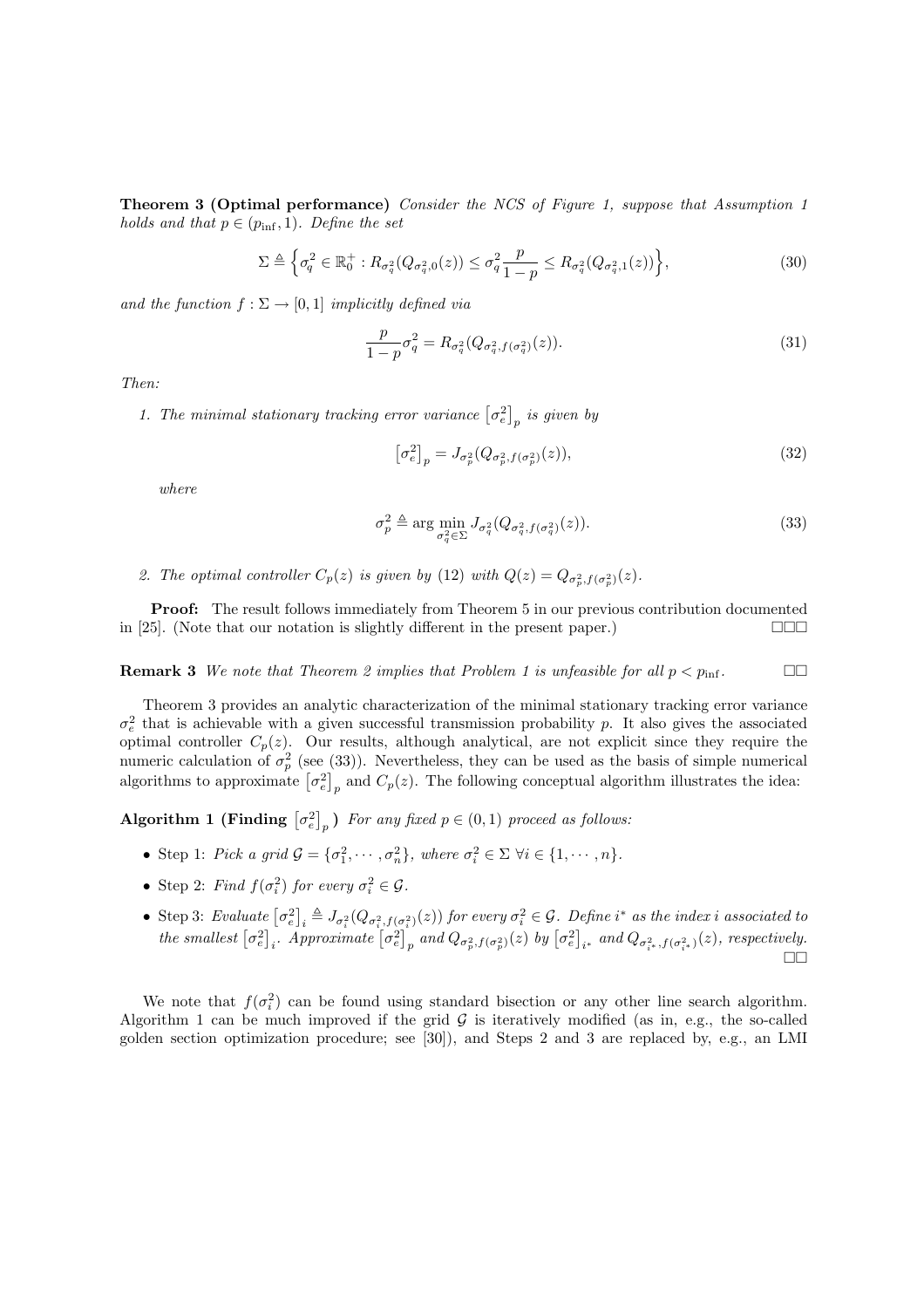

Figure 4: Best achievable performance as a function of the successful transmission probability  $p$  (hor-Figure 4: Best achievable performance as a function of the successful transf<br>izontal line is at  $\left[\sigma_e^2\right]_p = D_{\text{inf}} = 0.04$  and vertical one is at  $p = p_{\text{inf}} = 0.75$ ).

based optimization procedure that solves the inner problem in  $(21)^3$  and, as a consequence, gives an immediate characterization of  $J_{\sigma_i^2}(Q_{\sigma_i^2, f(\sigma_i^2)}(z))$  for every  $\sigma_i^2$  (see, e.g., [31]).

It should be clear that the performance achieved by the controller that our methodology suggests, is only optimal within the class of considered control architectures, i.e., LTI one-dof ones. Obviously, better performance may be attained if one considers time varying controllers or more complex architectures as proposed in, e.g.,  $[4, 5]$ . Indeed, it has been shown in  $[4]$  that optimal control policies for control problems that involve unreliable channels are, in general, time varying and, in the case of employing UDP-like protocols (as in our case), non-linear. Our approach, although suboptimal, may allow one to attain acceptable performance levels with a simple LTI architecture.

The work [16] also provides characterizations of LTI controllers for networked situations that are subject to data loss. Our results, as opposed to those in [16], are expressed in simple terms and rely only on standard optimization ideas. (We note, however, that the work in [16] focuses on architectures with two unreliable channels [one for the controller-to-actuator link, and one for the sensor-to-controller link]. It would be interesting to extend the ideas in this paper to the situation studied in [16]. We leave this for future research.)

# 7 An Example

This section provides an example to illustrate the results in this paper. Assume that the plant model is given by

$$
G(z) = \frac{z - 0.8}{z(z - 2)},
$$
\n(34)

that  $d = 0$  and that the reference r has a spectral factor given by  $\Omega_r(z) = 0.1z(z - 0.9)^{-1}$ .

<sup>&</sup>lt;sup>3</sup>To do so, one can proceed as in the proof of Theorem 3. That is, one can change the equality constraint in (21) by an inequality one, solve the associated convex problem and, upon noting that at the optimum of the new problem the constraint is active, readily obtain a solution to the original problem.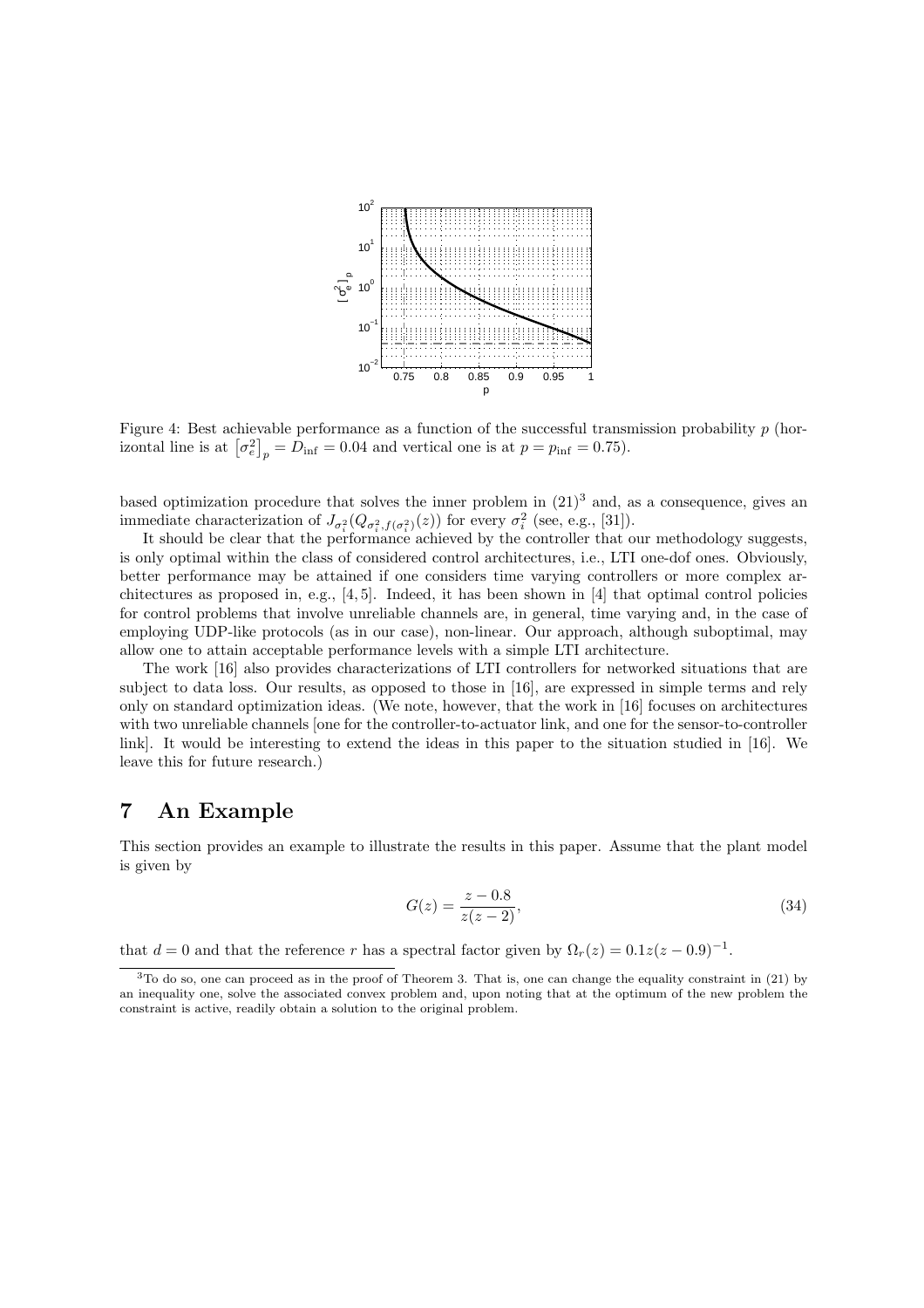The results of Section 5 imply that one will be able to find a controller  $C(z)$  that renders the networked control loop MSS if and only if

$$
p > p_{\rm inf} = 0.75. \tag{35}
$$

We will thus focus on successful transmission probabilities  $p \in (0.75, 1]$ . Using Theorem 3 and Algorithm 1, we calculated the best achievable performance for such values of p. The results are presented in Figure 4. As expected, the best achievable performance is lower bounded by the best non-networked performance, i.e., by

$$
D_{\inf} \triangleq \inf_{Q(z)\in\mathcal{RH}_{\infty}} J_0(Q(z)) = 0.04,\tag{36}
$$

for every p. We also see that  $\sigma_e^2 \to \infty$  when  $p \to p_{\text{inf}} = 0.75$ , and that  $\sigma_e^2 \to D_{\text{inf}} = 0.04$  when  $p \to 1$ (see vertical and horizontal lines in Figure 4, respectively). This behavior is consistent with intuition, and can be easily shown to be consistent with our results.

# 8 Conclusions

This paper has studied one-dof control loops for SISO LTI plants where the feedback path comprises an unreliable channel. Focusing on LTI control architectures and i.i.d. data-dropouts, we showed that the analysis and design of such NCSs can be carried out using standard LTI tools, and design procedures tailored to SNR constrained feedback loops. We believe these insights to be of fundamental importance. Future work should focus on extending the ideas of this paper to situations with multiple channels and to the MIMO case. Extensions to situations that use TCP-like protocols have been explored in [?].

### References

- [1] J. Hespanha, P. Naghshtabrizi, and Y. Xu, "A survey of recent results in networked control systems," *Proceedings of the IEEE*, vol. 95, no. 1, pp. 138–162, January 2007.
- [2] G. Nair, F. Fagnani, S. Zampieri, and R. Evans, "Feedback control under data rate constraints: An overview," *Proceedings of the IEEE*, vol. 95, no. 1, pp. 108–137, January 2007.
- [3] Y. Tipsuwan and M. Chow, "Control methodologies in networked control," Control Engineering Practice, vol. 11, pp. 1099–1111, 2003.
- [4] L. Schenato, B. Sinopoli, M. Franceschetti, K. Poolla, and S. Sastry, "Foundations of control and estimation over lossy networks," *Proceedings of the IEEE*, vol. 95, no. 1, pp.  $163 - 187$ , January 2007.
- [5] P. Seiler and R. Sengupta, "An  $\mathcal{H}_{\infty}$  approach to networked control," IEEE Transactions on Automatic Control, vol. 50, no. 3, 2005.
- [6] V. Gupta, B. Hassibi, and R. Murray, "Optimal LQG control across packet-dropping links," Systems & Control Letters, vol. 56, no. 6, pp. 439–446, 2007.
- [7] N. Elia, "Remote stabilization over fading channels," Systems & Control Letters, vol. 54, no. 3, pp. 237–249, 2005.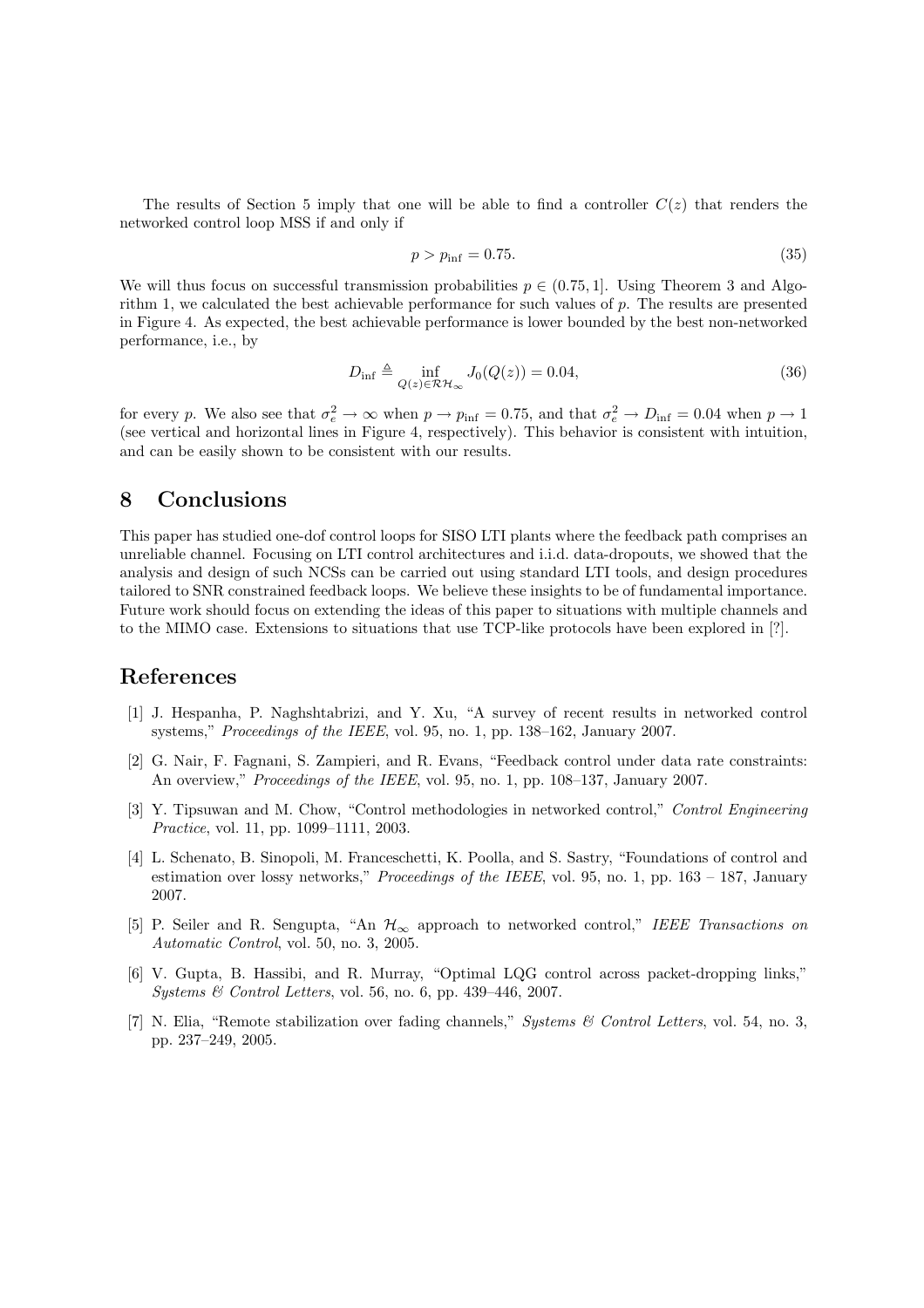- [8] Q. Ling, "Stability and performance of control systems with limited feedback information," Ph.D. dissertation, University of Notre Dame, Notre Dame, USA, 2005.
- [9] W. Zhang, M. Branicky, and S. Phillips, "Stability of networked control systems," IEEE Control Systems Magazine, vol. 21, pp. 84–99, February 2001.
- [10] A. Hassibi, S. Boyd, and J. How, "Control of asynchronous dynamical systems with rate constraints on events," in Proceedings of the 38th IEEE Conference on Decision and Control, Phoenix, USA, 1999.
- [11] J. Nilsson, "Real-time control systems with delays," Ph.D. dissertation, Lund Institute of Technology, Sweden, 1998.
- [12] C. Hadjicostis and R. Touri, "Feedback control utilizing packet dropping network links," in Proceedings of the 41st IEEE Conference on Decision and Control, Las Vegas, USA, 2002.
- [13] Q. Ling and M. Lemmon, "Power spectral analysis of networked control systems with data dropouts," IEEE Transactions on Automatic Control, vol. 49, no. 6, pp. 955–960, June 2004.
- [14] H. Ishii and S. Hara, "A subband coding approach to networked control," in Proceedings of the 17th International Symposium on Mathematical Theory of Networks and Systems (MTNS), Kyoto, Japan, 2006.
- [15] O. Imer, S. Yüksel, and T. Başar, "Optimal control of LTI systems over unreliable communication links," Automatica, vol. 42, pp. 1429 – 1439, 2006.
- [16] B. Sinopoli, L. Schenato, M. Franceschetti, K. Poolla, and S. Sastry, "Optimal linear LQG control over lossy networks without packet acknowlegements," Asian Journal of Control, vol. 10, no. 1, January 2008.
- [17] V. Gupta, D. Spanos, B. Hassibi, and R. Murray, "On LQG control across a stochastic packetdropping link," in Proceedings of the American Control Conference, Portland, USA, 2005.
- [18] J. Brewer, "Kronecker products and matrix calculus in system theory," IEEE Transactions on Circuits and Systems, vol. 25, no. 9, pp. 772–781, September 1978.
- [19] D. Bernstein, Matrix Mathematics. Princeton University Press, 2005.
- [20] M. Morari and E. Zafiriou, Robust process control. Prentice Hall, 1989.
- [21] B. Francis, A Course on  $H_{\infty}$  Control Theory. New York: Springer, 1987.
- [22] F. Kozin, "A survey of stability of stochastic systems," Automatica, vol. 5, pp. 95–112, 1969.
- [23] O. Costa and M. Fragoso, "Stability results for discrete-time linear systems with Markovian jumping parameters," Journal of Mathematical Analysis and Applications, vol. 179, pp. 154–178, 1993.
- [24] K. Zhou, J. Doyle, and K. Glover, Robust and optimal control. Englewood Cliffs, N.J.: Prentice Hall, 1996.
- [25] E. Silva, D. Quevedo, and G. Goodwin, "Optimal controller design for networked control systems," in Proceedings of the 17th IFAC World Congress, Seoul, Korea, 2008.